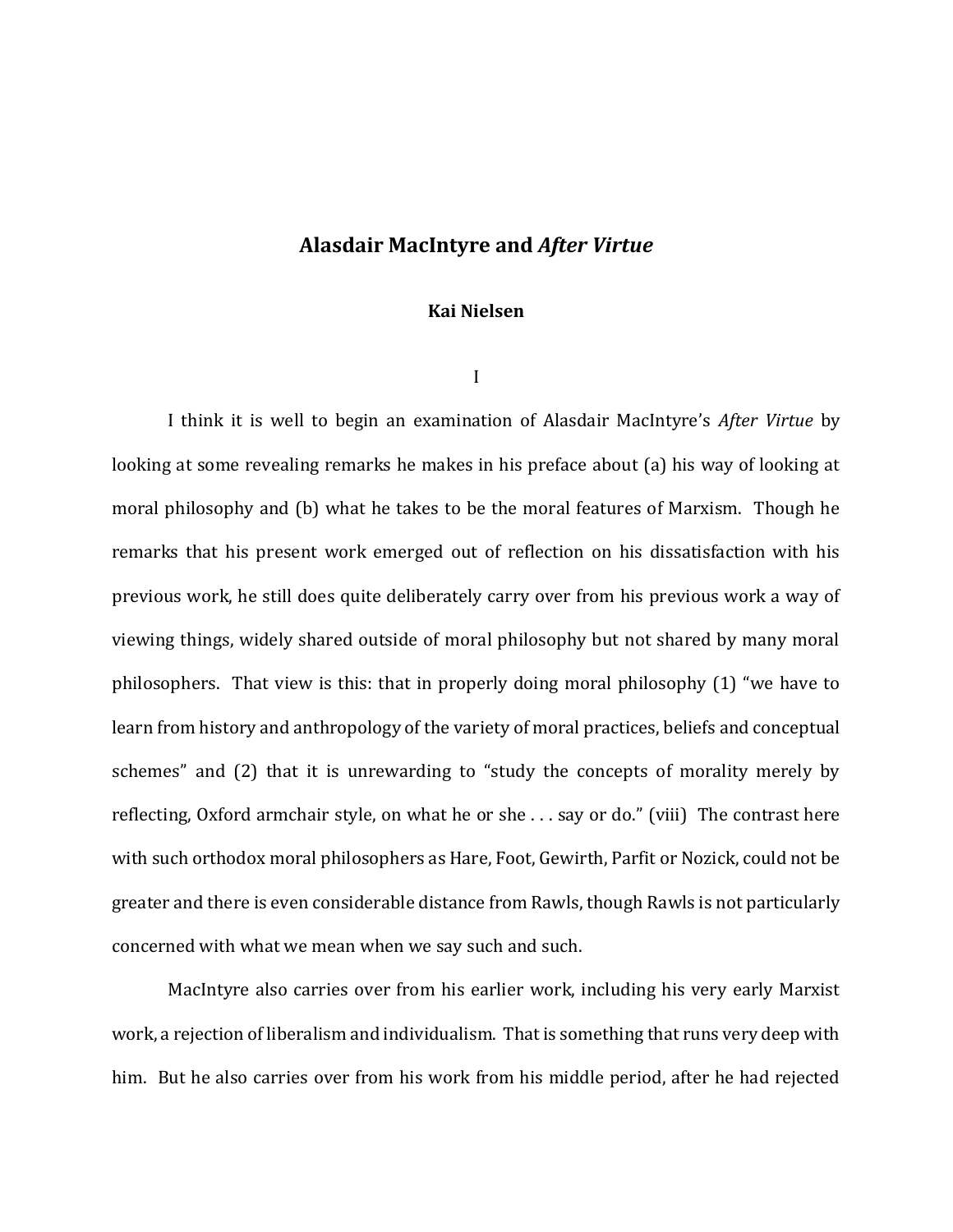Marxism, a certain way of delineating and explaining what he regards as the moral impoverishment of both liberalism and 'orthodox Marxism'. Indeed, as different as they are, he thinks they suffer from a similar modernist malaise. It is his belief that the moral impoverishment of Marxism is rooted both in features distinctive of Marxism and, as well, in what it has inherited from liberal individualism. Nor is there, MacIntyre argues, a way of infusing moral content into Marxism by grafting liberal values on to its historical materialism and its political sociology. Rather, he argues,

> Marxism's moral defects and failures arise from the extent to which it, like liberal individualism, embodies the ethos of the distinctively modern and modernizing world, and that nothing less than a rejection of a large part of that ethos will provide us with a rationally and morally defensible standpoint from which to judge and to act—and in terms of which to evaluate various rival and heterogeneous moral schemes which compete for our allegiance. (viii)

In his earlier work, MacIntyre not only described and interpreted the "variety and heterogeneity of moral beliefs, practices and concepts", he also appraised or made evaluative judgments on these different moral beliefs, practices and concepts. His *A Short History of Ethics*, for example, is an account of the rise and decline of different moralities and moral philosophies. But this itself requires, or at least most certainly seems to require, a normative place to stand and some justification for taking that stance. In this way, unlike Rorty, he takes a rationalist road. But this stance was not spelled out, let alone justified, by MacIntyre in his earlier work. It is this lacunae that MacIntyre seeks to fill in in *After Virtue*. He asserted, or at least strongly suggested, in his work prior to *After Virtue¸* "that the nature of moral community and moral judgment in distinctively modern societies was such that it was no longer possible to appeal to moral criteria in a way that had been possible in other times and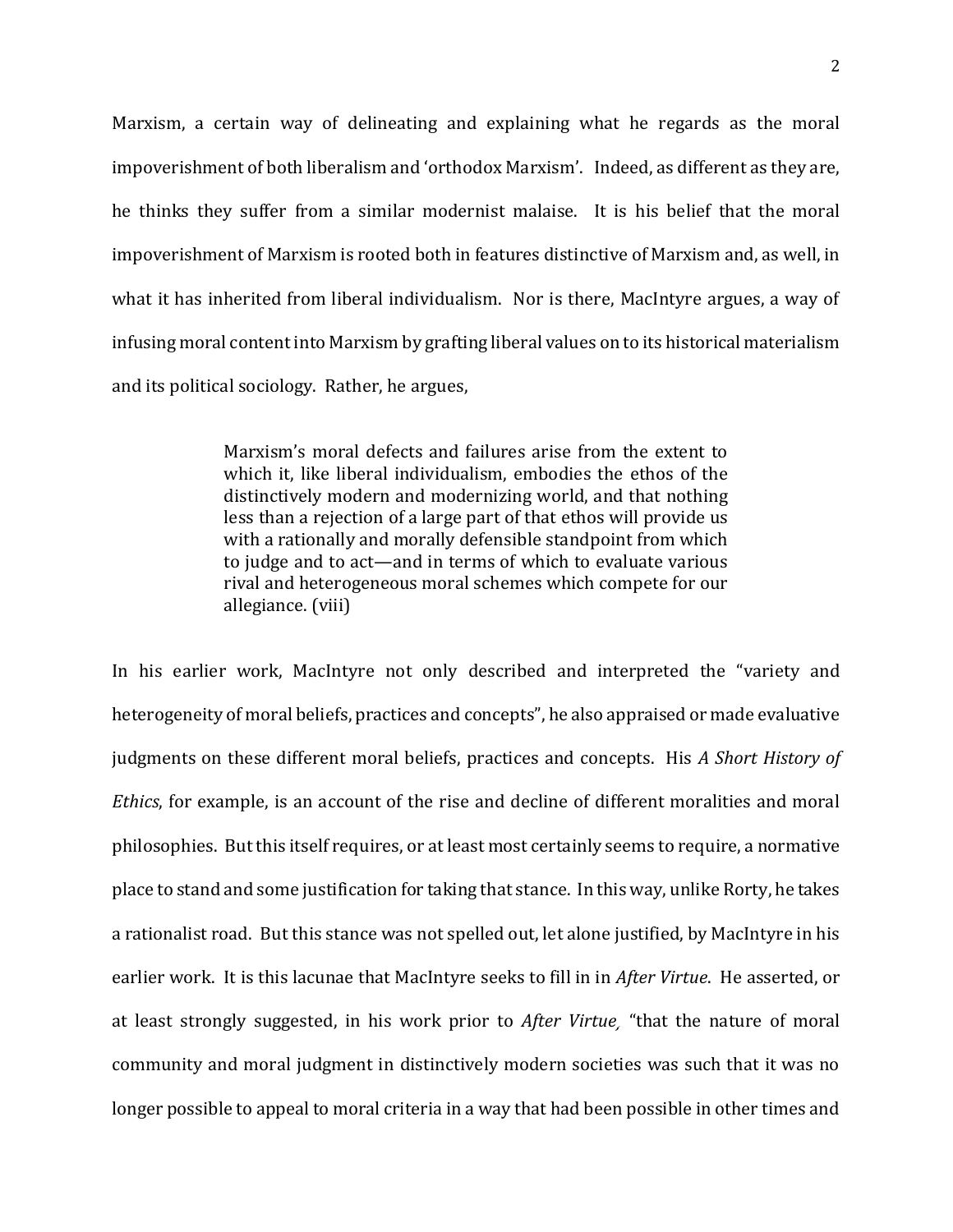places." (vii) But what, then, could MacIntyre be appealing to if his own analysis was correct? *After Virtue* tries to provide the answer. His later Thomism and neo-Aristotelianism seeks to fill this out.

While he is ambivalent and, indeed, I believe, ambiguous about so characterizing it, MacIntyre's view is a deeply pessimistic view, perhaps even a despairing view, of our human condition. (4-5; 243-45) He believes that while "the language and appearances of morality persist . . . the integral substance of morality has to a large degree been fragmented and then in part destroyed." (5) This is, he believes, what our modernizing culture has dished out for us.

It is MacIntyre's belief that we have not always lived in such a morally fragmented culture. What he takes to be "those various concepts which inform our moral discourse were originally at home in larger totalities of theory and practice in which they enjoyed a role and function supplied by contexts of which they have now been deprived." (10) We have ended up with something he calls expansively 'emotivism'. Our moral views have become fragmented. This has been a long historical change and, indeed, he claims a disastrous one. But during this change—that is, within the last three hundred years—some of our very central moral vocabulary has undergone a significant change in meaning, but not to our advantage. "In the transition from the variety of contexts in which they were originally at home to our contemporary culture, 'virtue' and 'justice' and 'piety' and 'duty' and even 'ought' have become other than they once were." (10) But we must not forget that it is not only MacIntyre's thesis that the language of morality has changed but that he claims "the language of morality passed from a state of order to a state of disorder." (10) One of the symptoms of this disorder is the meaning change of central moral terms. Another is "the fact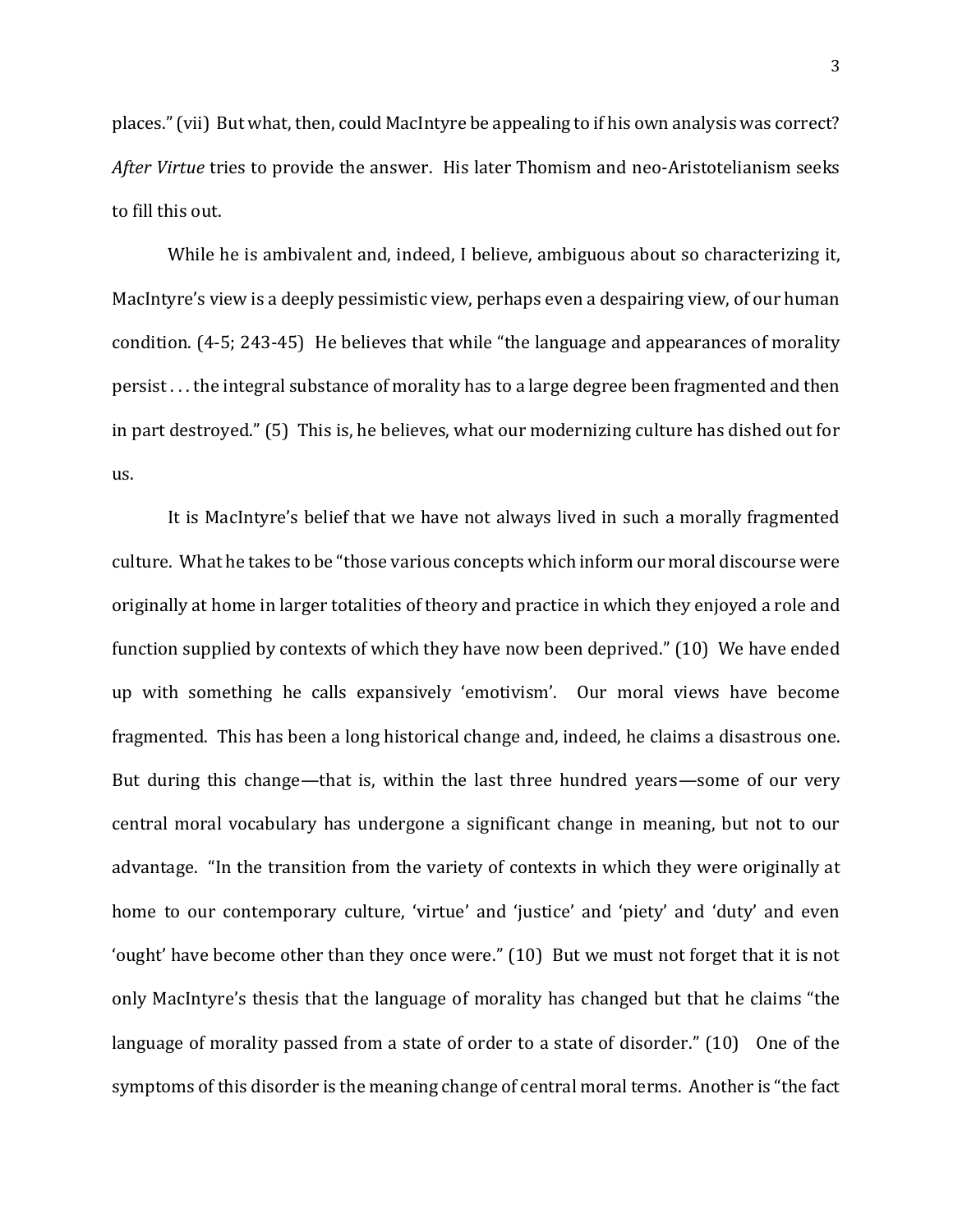that we simultaneously and inconsistently treat moral argument as an exercise of our rational powers and as mere expressive assertion." (10) This plainly does not square with his later full-scale Thomism.

II

MacIntyre seeks to trace the key episodes in our social history that led to and brought about the fragmentation of morality and indeed largely displaced morality and brought about a culture in which what he calls emotivism could culturally flourish. (35) MacIntyre believes that these key episodes in our social history were also episodes in the history of philosophy "and that it is only in the light of *that* history that we can understand how the idiosyncrasies of everyday contemporary moral discourse came to be and thus how the emotivist self was able to find means of express." (35)

A key part of that social history, as he sees it, is the social history of *the culture of Enlightenment* with its distinctive and unified philosophical view of the world—a philosophical view of the world which in the form of cultural artifact became widely disseminated and in which philosophers became the rather culturally marginal figures they are now. (35-36) While it is important to recognize how *the Enlightenment was a secularization of Protestantism* or, more cautiously, the extent to which this is so, it is also important to recognize how it involved a very deep change in the modes of belief. In this Enlightenment culture key questions arise about the "justification of belief, and most of all about the justification of moral belief" which could not possibly have arisen in the Homeric Age or in the world of the Icelandic or Irish sagas or, for that matter, even in Hellenistic societies or in many primitive societies.

If we look at the development of the Enlightenment we will discover growing progressively from the sixteenth, seventeenth and eighteenth centuries a development of a distinctive concept of morality and a conception of the domain of the moral.(37-39) Prior to the Enlightenment, MacIntyre contends, there was no such conception of the domain of the moral. With the Enlightenment came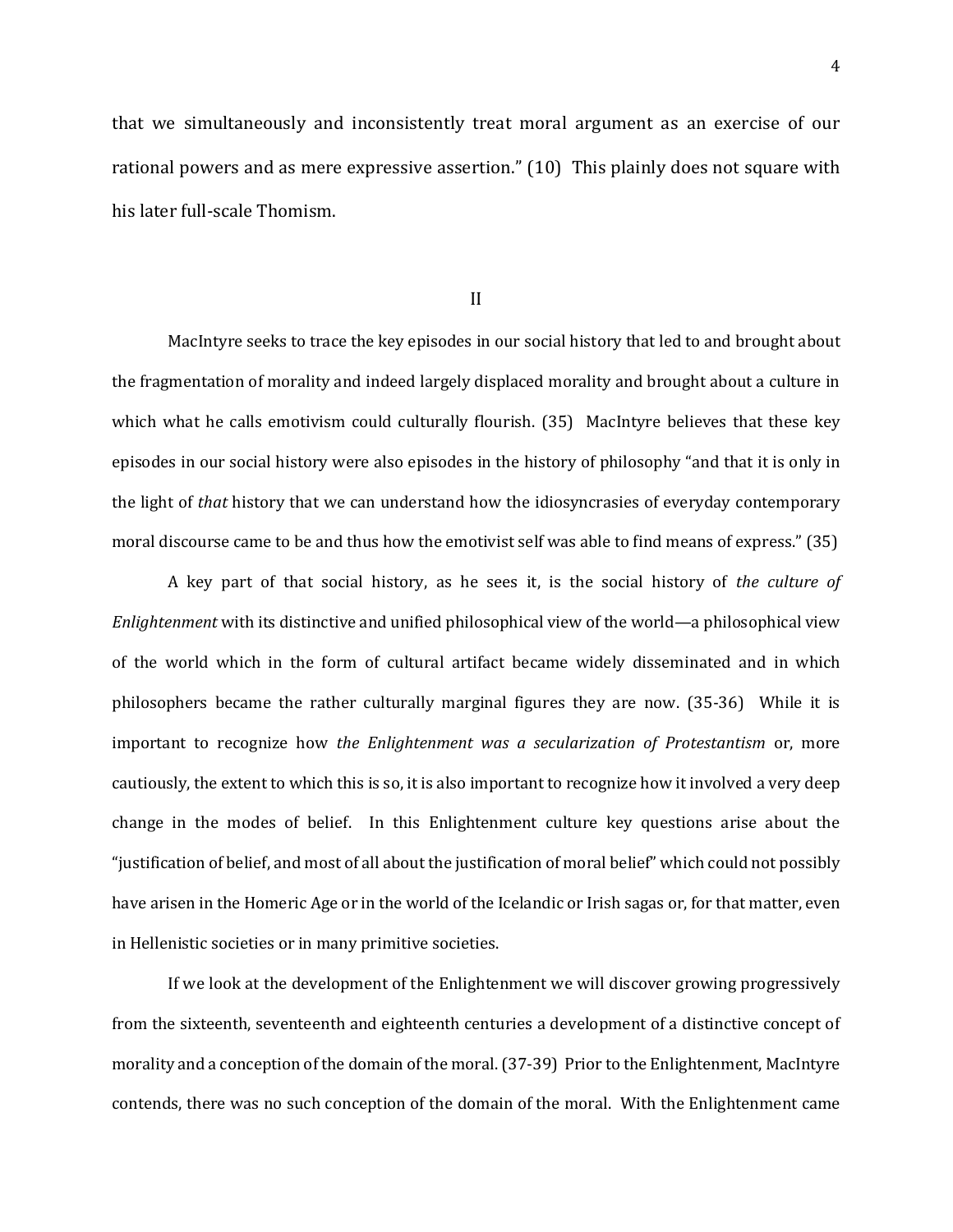the scholarly use of the vernacular. But prior to its use we should remember that "in Latin, as in ancient Greek, there is *no* word correctly translated by our word 'moral'; or rather there is no such word until our word 'moral' is translated back into Latin." (37) Indeed the English word 'moral' is:

> [T]he etymological descendent of the Latin "*moralis"* and that, like its Greek predecessor "*ethikos"*, has a meaning very different than our word "moral". Rather, both "*ethikos"* and "*moralis"* mean "pertaining to character", where a person's character is nothing other than his set dispositions to behave systematically in one way rather than another, to lead one particular kind of life. (37)

Even the early uses of the English word 'moral' do not have the modern sense which the word began to acquire in the sixteenth century. Developing from that, from the mid-seventeenth century to the mid-nineteenth century, 'moral' acquired a sense which was "at once general and specific"—it became "the name for that particular sphere in which rules of conduct which are neither theological nor legal nor aesthetic are allowed a cultural space of their own." (38) And this was accompanied by attempts to provide a rational justification of morality conceived in that way as a distinct domain with a cultural sphere of its own. This became an important project for that secularization of Protestantism that, MacIntyre has it, was the Enlightenment.

It is a central thesis of *After Virtue* that "the breakdown of this project provided the historical background against which the predicaments of our own culture can become intelligible." (38) In an attempt to justify this claim MacIntyre recounts in *After Virtue* "in some detail the history of that project and its breakdown." (38) The conception of the ethical which emerges with the Enlightenment and continues, though with increasing ambivalence, to be believed in our time is one in which the "ethical is presented as that realm in which principles have authority over us independently of our attitudes, preferences and feelings. How I feel at any given moment is irrelevant to the question of how I must life." (40) But, MacIntyre claims, this comes more under ambivalent fire as the Enlightenment unfolds. Moral principles, for Hume and for Kierkegaard, as different as they were, come to seem more and more to be dependent for their acceptance on choice: indeed a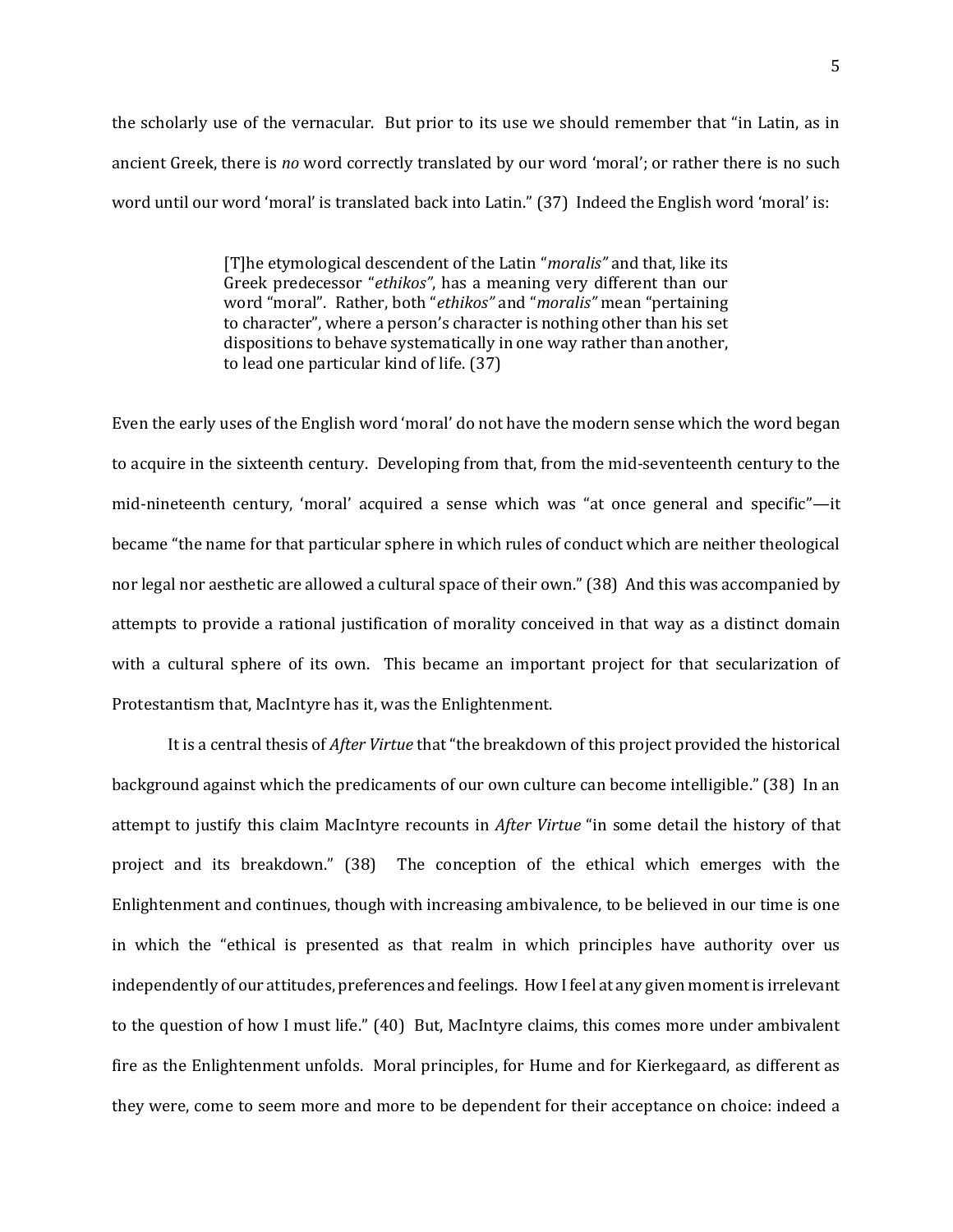radical choice about how to live one's life and what sort of a person to be. (40) The Enlightenment wants to have it both ways: the ethical can have some rational basis and with that authority, and it can also be the object of radical choice. But what we need to see is that this is incoherent for morality cannot have both of these features. If it has a rational basis it cannot be a matter of radical choice and if it is a matter of radical choice it cannot have a rational basis. (41) People like Kierkegaard, Pascal and Hume, to say nothing of such contemporary chaps as Ayer, Hare, Hägerström, Hedenius, Sartre, Camus and Nowell-Smith, want it both ways but that is something they cannot have. (41) But this incoherence, or at least an incoherence rather like it, is, MacIntyre would have it, intrinsic to the whole Enlightenment project of allegedly providing, though falsely, MacIntyre claims, "a rational foundation for a justification of morality." (42) This, MacIntyre argues, is an illusion.

Vis-à-vis the Enlightenment project, it is useful to compare Kant and Kierkegaard. Their actual concrete moral beliefs were very similar. Indeed, the content of their moral belief systems were very close to being identical. But Kant argued that morality was required by reason: a rational person could not but be committed to it, while Kierkegaard argued that the same morality rests on a rationally arbitrary choice. As we have now come to see rather clearly, and as Kierkegaard and Nietzsche saw before us, the Kantian belief as a decisive or even an indecisive test for the maxims of morality is a myth. Radically different things can be consistently universalized. Where Kant saw the basis of ethics in reason, Kierkegaard saw it in choice. But, unlike Nietzsche or (later) Sartre or Camus, Kierkegaard "combines the notion of radical choice with an unquestioning conception of the ethical." (41) That is, unlike Nietzsche, he accepts the *content* of the old morality. That takes the crucifixion of the intellect, Kierkegaard stridently claims, but that crucifixion should wholeheartedly be taken. This is a rationally arbitrary choice and, indeed, arguably an irrational choice. But clearly it is non-rational.

What is crucial to note, MacIntyre claims, is that both the Kantian and the Kierkegaardian version of the Enlightenment project fail. There is no reason why egoism, amoralism or indeed class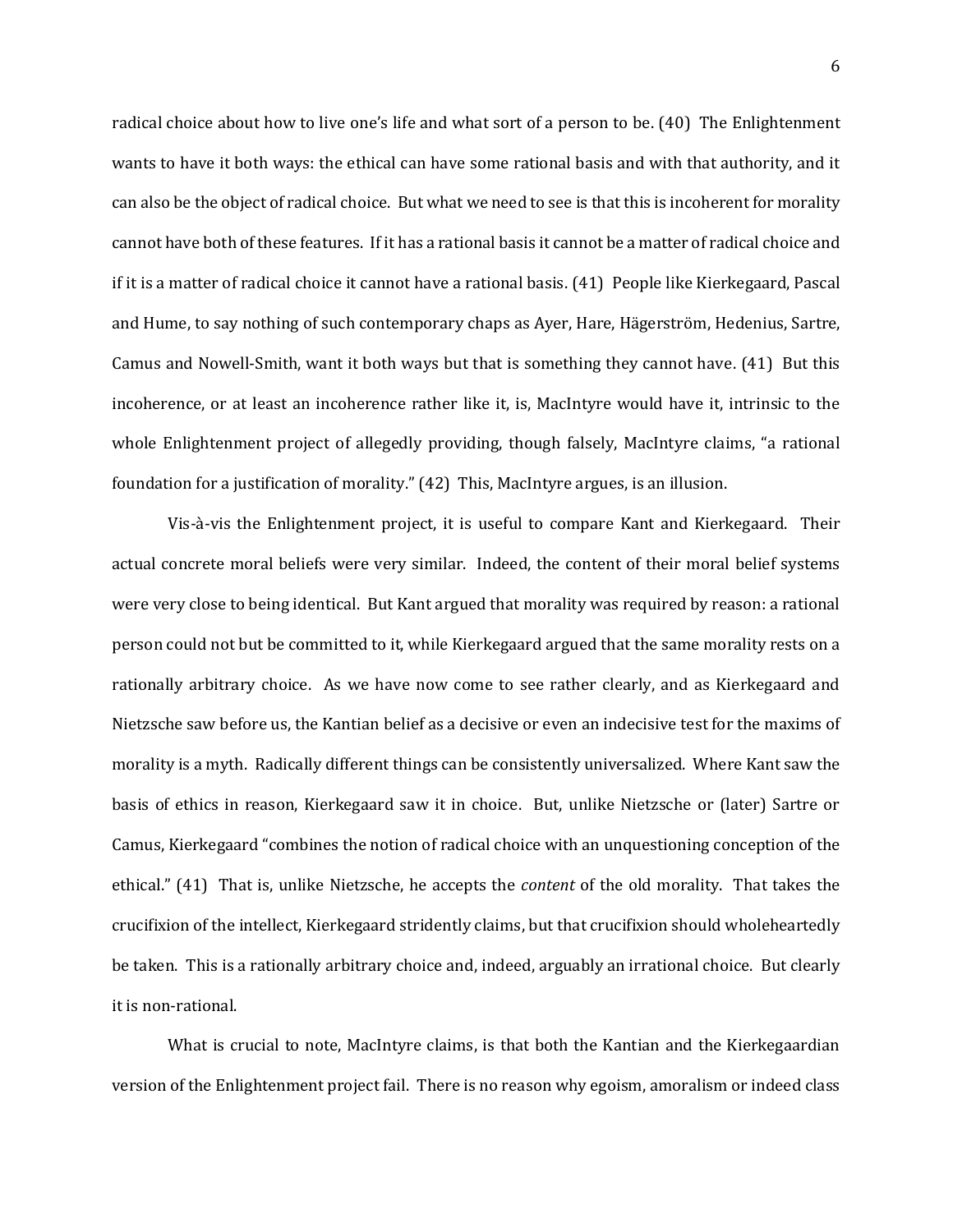amoralism cannot be consistently universalized; and, as we have seen, morality, if it is genuine, must have *authority* over us. Yet Kierkegaard, while accepting that, also claims with equal stress that "the principles which depict the ethical way of life are to be adopted *for no reason* but for a choice that lies beyond reason just because it is the choice of what is to count for us as a reason." (41, 45) Kierkegaard is committed to saying that fundamental ethical principles or even a commitment to the moral enterprise itself are adopted for no reason yet, unlike Nietzsche who breaks with the Enlightenment project, Kierkegaard also believes that morality must continue to have authority over us. But that which is adopted for no reason cannot have authority over us or at least not such authority as anyone touched by the modernizing tendencies of the Enlightenment could accept. (41)

To make the historical links we need in our explanation of how morality is our culture has fragmented, we need to see, MacIntyre argues, how Kant's failure and Kierkegaard's failure are linked. MacIntyre puts it thus: Kierkegaard and Kant agree in their substantive conception of morality but Kierkegaard inherits that conception together with the distinctively modern understanding that the project of giving a rational vindication of morality has failed. Kant's failure provided Kierkegaard with his starting point: "that the act of choice had to be called in to do the work that reason could not do." (45) But in turn, Kant's appeal to reason was an appeal which he brought into place against what he took to be an earlier failure, namely the failure of Hume to ground morality in desire or sentiment (45); indeed, to empirically ground it in spite of what Hume said about the is and the ought. Just as Kierkegaard's account was a reaction against what he took to be Kant's failure, so Kant's account was a reaction against what he took to be Hume's failure.

However, there are some not inconsiderable number of contemporary philosophers, Russell and Ayer, Stevenson and Hägerström, Mackie and Monro, Blackburn and Harmon, among others, who do not believe that a suitably sanitized Humean version of this Enlightenment project is shipwrecked. Annette Baier is a striking example of that. MacIntyre believes that these in *a broad sense* contemporary Humeans continue to feed on the negative power of their arguments against the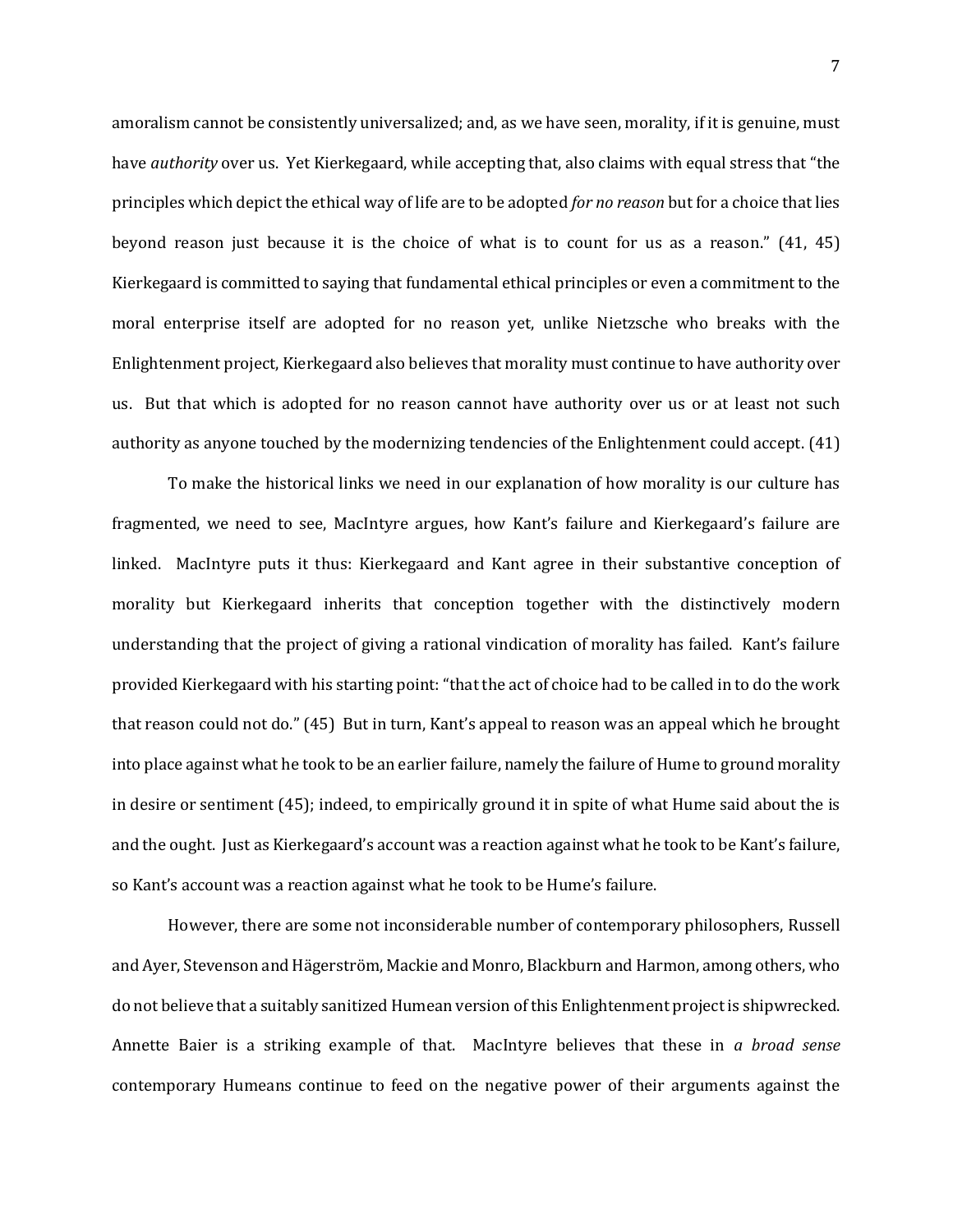alternatives, principally (again, broadly speaking) of Kantian rationalism and theistic conceptions of ethics, including Thomistic ones. What does not come over forcefully as any advance over Hume is their own positive attempts to found morality on desire. (48) But conflicting desires, different pecking orders of incommensurable desires and the like abound. Morality tries to ask which of these desires should be acknowledged and which given pride of place and which inhibited, frustrated or re-educated. (46) But in answering this question we cannot use the desires themselves as some sort of criterion. As MacIntyre puts it against the Humean and, in effect, the Deweyian:

> Just because all of us have, actually or potentially, numerous desires, many of them conflicting and mutually incompatible, we have to decide between the rival claims of rival desires. We have to decide in what direction to educate our purposes. Hence those rules which enable us to decide between the claims of, and so to order, our desires—including the rules of morality—cannot themselves be derived from or justified by reference to the desires among which they have to arbitrate. (46)

We cannot get the desirable from what is desired under certain conditions. We have "rival and incompatible desires and rival and incompatible orderings of desire." (46) To have a rational foundation for morality, "to provide a shared, public rational justification of morality", we cannot rationally appeal to still further desires or to our strongest desires or to reflective desires to sort things out here. To point out that most of us have natural sympathies which direct us to seek compossible desires or to seek the maximization of desire for as many as possible does not give the person without such desires, without such natural sympathies, any reason to adjudicate conflicts of desire as it would the person with such natural sympathies. Where our ethical beliefs are thought to have an ultimate foundation in desire, we can have no rational support for "adherence to general and unconditional rules" of morality.

Hume's actual set of concrete moral beliefs were conservative and they shared considerable content with both Kant's and Kierkegaard's actual moral beliefs, as well as Burke's. However, their various pictures of the grounds for their shared substantial morality are, to put it mildly, quite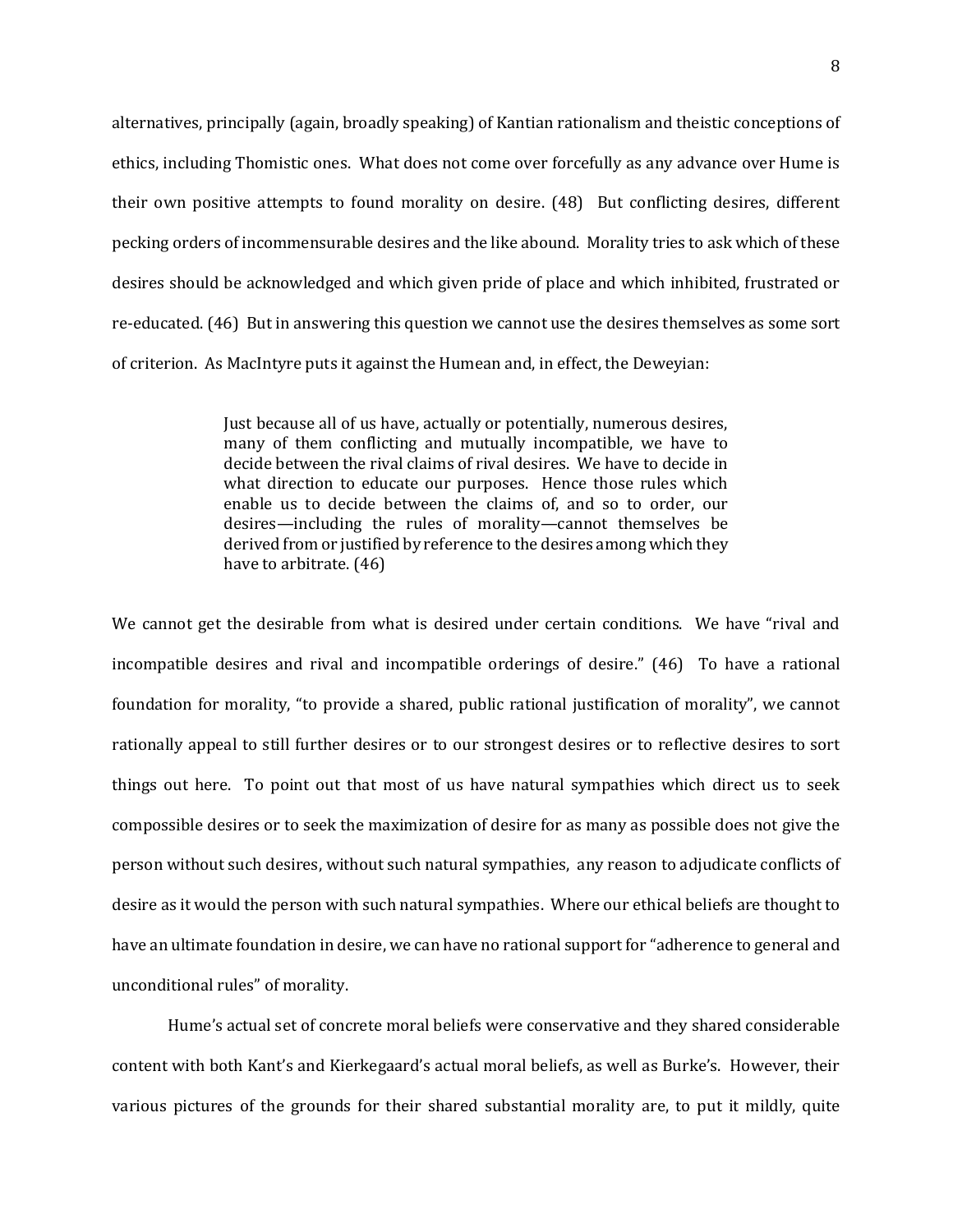different and often conflicting. But Hume no more succeeds in his attempt to erect a foundation for morality, and often in conflicting desires, than they did in reason or choice. (46-48) And later philosophers broadly in Hume's corner such as Russell, Ayer, Stevenson, Hägerström and Heldenius, did not succeed where Hume failed.

What we can see, MacIntyre concludes, is that the Enlightenment project, far from "providing a rational vindication or morality, had decisively failed." (48) And this, MacIntyre argues, has an import far beyond philosophy for we live in a world, already by Hume's, Kant's and Kierkegaard's time, of secular rationality. In a world in which what Max Weber called the progressive demystification of the world was starting to come on stream, as our current jargon has it. Religion in such a world could no longer provide such a shared background and foundation for moral discourse and attention. It was not unnatural to think, in a time before philosophy had become a marginal activity, that philosophy could step in and replace religion. Even Feuerbach after his dismissal of the philosophies of his time went on to rather incoherently articulate a philosophy of the future. This replacement of religion by philosophy was a pervasive Enlightenment belief. The failure of philosophy to provide any such "public, shared rational or justification" explains why in our culture, and in our predecessor Enlightenment culture, morality became fragmented and through and through was taken to be problematic. It is also a partial explanation of why philosophy in our culture has lost "its central cultural role" and has become "a marginal, narrowly academic subject" (48)—or so, and not without reason, MacIntyre believes. Here he is one with Rorty and with me.

#### IV

While MacIntyre views this history from tradition to secular Enlightenment as a net loss, MacIntyre is perfectly aware that many see, as I do, this change in culture as a liberation. We do not see its result as a Nietzschean nihilism. He turns to a consideration of such arguments in Chapter 6 of *After Virtue.* He sees both utilitarianism and Kantianism (ethical rationalism)—traditions coming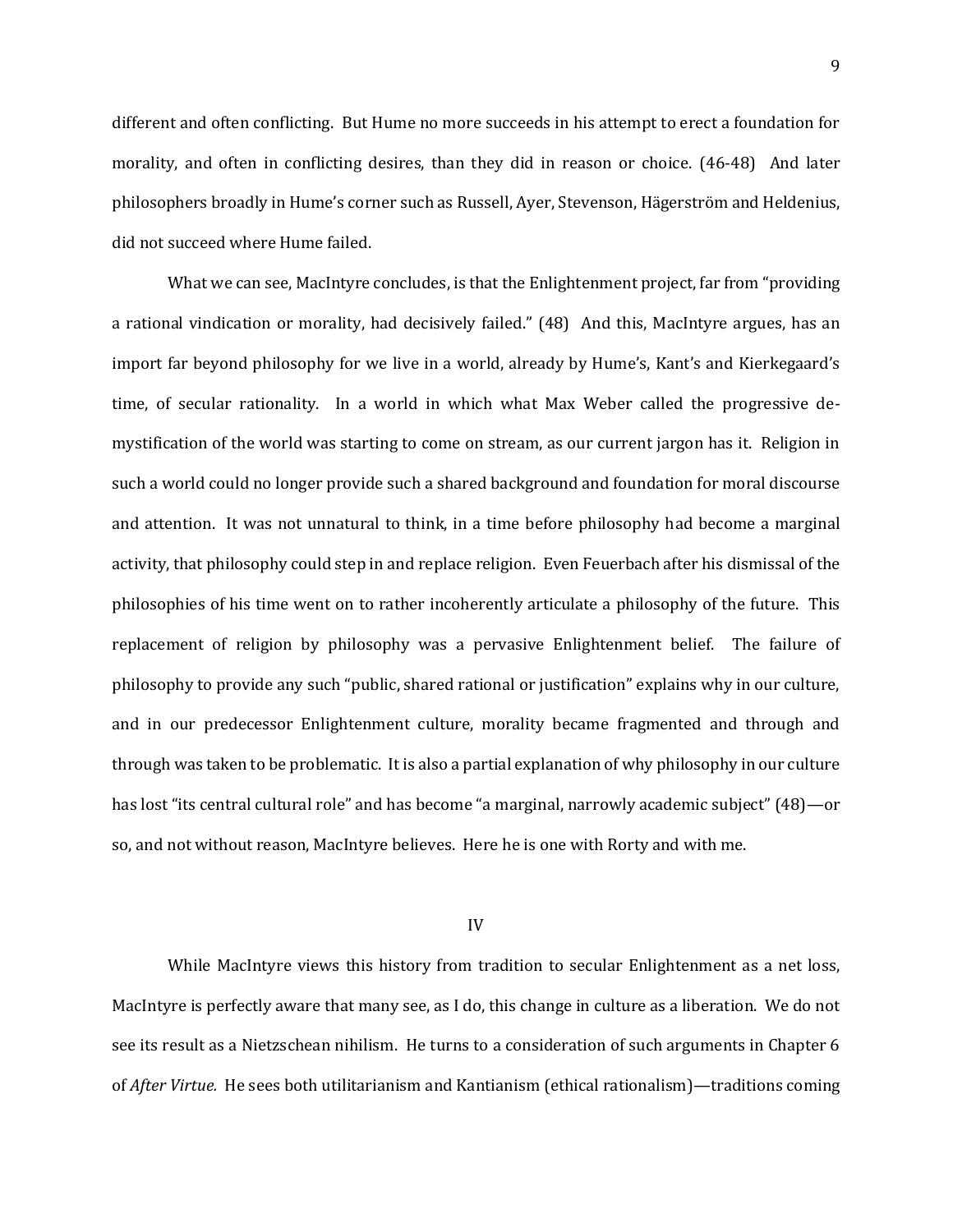down to our own time—as efforts to find a new rationale for morality after the collapse of the initial

Enlightenment's attempts to replace the medieval synthesis. He sees both of them as fatally flawed.

His central arguments about this, as I have just remarked, occur in Chapter 6 of *After Virtue*. He starts his account thus:

> The problems of modern moral theory emerge clearly as the product of the failure of the Enlightenment project. On the one hand, the individual moral agent, freed from hierarchy and teleology, conceives of himself and is conceived of by moral philosophers as sovereign in his moral authority. On the other hand, the inherited if partially transformed rules of morality have to be found some new status, deprived as they have been of their older teleological character and their even more ancient categorical character as expressions of an ultimately divine law. If such rules cannot be found a new status which will make appeal to them rational, appeal to them will indeed appear as a mere instrument of individual desire and will. Hence there is a pressure to vindicate them either by devising some new teleology or by finding some new categorical status for them. The first project is what lends its importance to utilitarianism; the second to all those attempts to follow Kant in presenting the authority of the appeal to moral rules as grounded in the nature of practical reason. Both attempts, so I shall argue, failed and fail; but in the course of the attempt to make them succeed social as well as intellectual transformations were accomplished. (60)

Jeremy Bentham, a consistent and thoroughgoing utilitarian, tried to replace the classical tradition's conception of human nature with a new conception which he thought would provide us with an adequate rationale for moral and social theory. Human beings should be looked at astringently as beings whose only motives for action, or at least their fundamental springs of action, are attraction to pleasure and aversion of pain. An enlightened, non-superstitious morality, Bentham has it, will develop maxims of morality for which the maximum of pleasure all around and the minimum of pain all around will provide moralities' *telos.* (60) But Bentham failed, as did J. S. Mill as well, to take adequate account of a motivational problem for his ethical theory. How do we get from the *factual psychological thesis* that humankind has two and only two fundamental motives, pain and pleasure, to the moral thesis "that out of the alternative actions or policies between which we have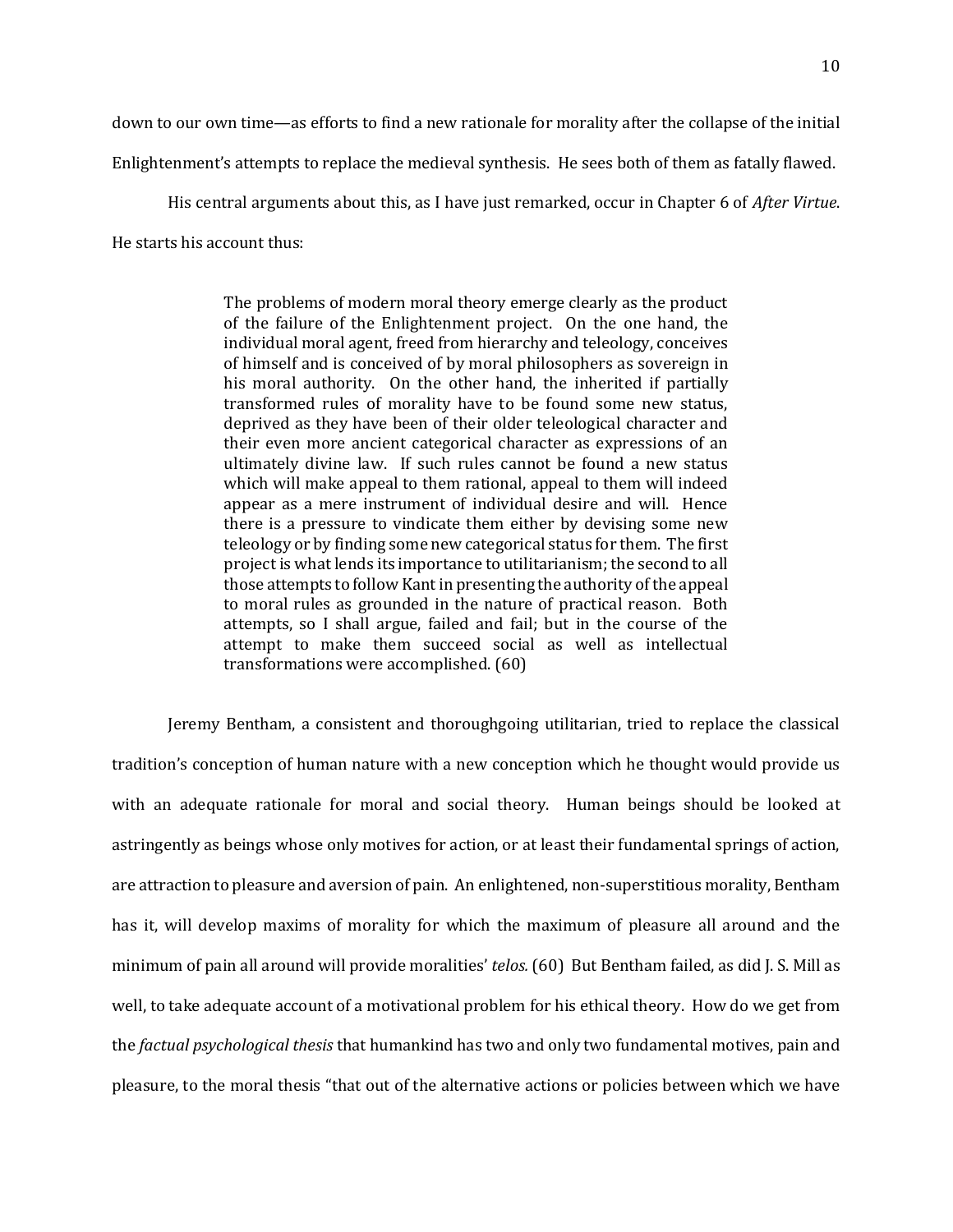to choose at any given moment we ought always to perform that action or implement that policy which will produce as its consequences the greatest happiness—that is, the greatest possible quantity of pleasure with the smallest possible quantity of pain—for the greater number?" (61) One could accept the psychological thesis and reject the moral thesis or reject the psychological thesis and still accept the moral thesis. But it was the establishment of the psychological thesis that was the most pressing problem for Bentham. He thought that without that morality would be groundless. Moreover, Bentham and J. S. Mill as well, as consistent empiricists, were uncompromising empiricists. Still, their problems were legion. First, there were good grounds to think the psychological thesis false. Our motivations are more varied than what that thesis gives us to understand. It is very difficult indeed to ascertain what the ultimate springs of human action are or even such talk makes sense. It may be little more than a bad metaphor. But even if our motivations are just as Bentham says they are, he has not shown how a rational person who cultivates realizing his own happiness, and perhaps also that of his relatives and friends, must go on to care about the greatest happiness of all sentient life, or at least of all humankind? How do we get from it is rational for me to care about my happiness and the happiness of my pals or tribe to I ought to care equally for the happiness of all humankind? Many people in Northern Europe ask why we should care about what they regard as the lazy Southern Europeans, i.e., Greeks, Italians and Spaniards? Whatever we in general would say about the is and ought distinction, how do we make a bridge here? Even if there is no *dichotomy* between the is and the ought, how do we go from knowing that something is plainly just the case to knowing that it ought to be the case? Putnam is right that sometimes they intractably run together but something they do not and then how can we determine in those cases what we should do? We need skyhooks there but we do not have them. Bentham has not shown how it is (or even that it is) that a rational person must make that transition or any transition like that. Utilitarians after Bentham, e.g., Mill and Sidgwick, do not fare any better. (Indeed, even Sidgwick, a masterful utilitarian, in the end doesn't even try to do that. He sees clearly that we can't.) Mill had a much more complex conception of human nature and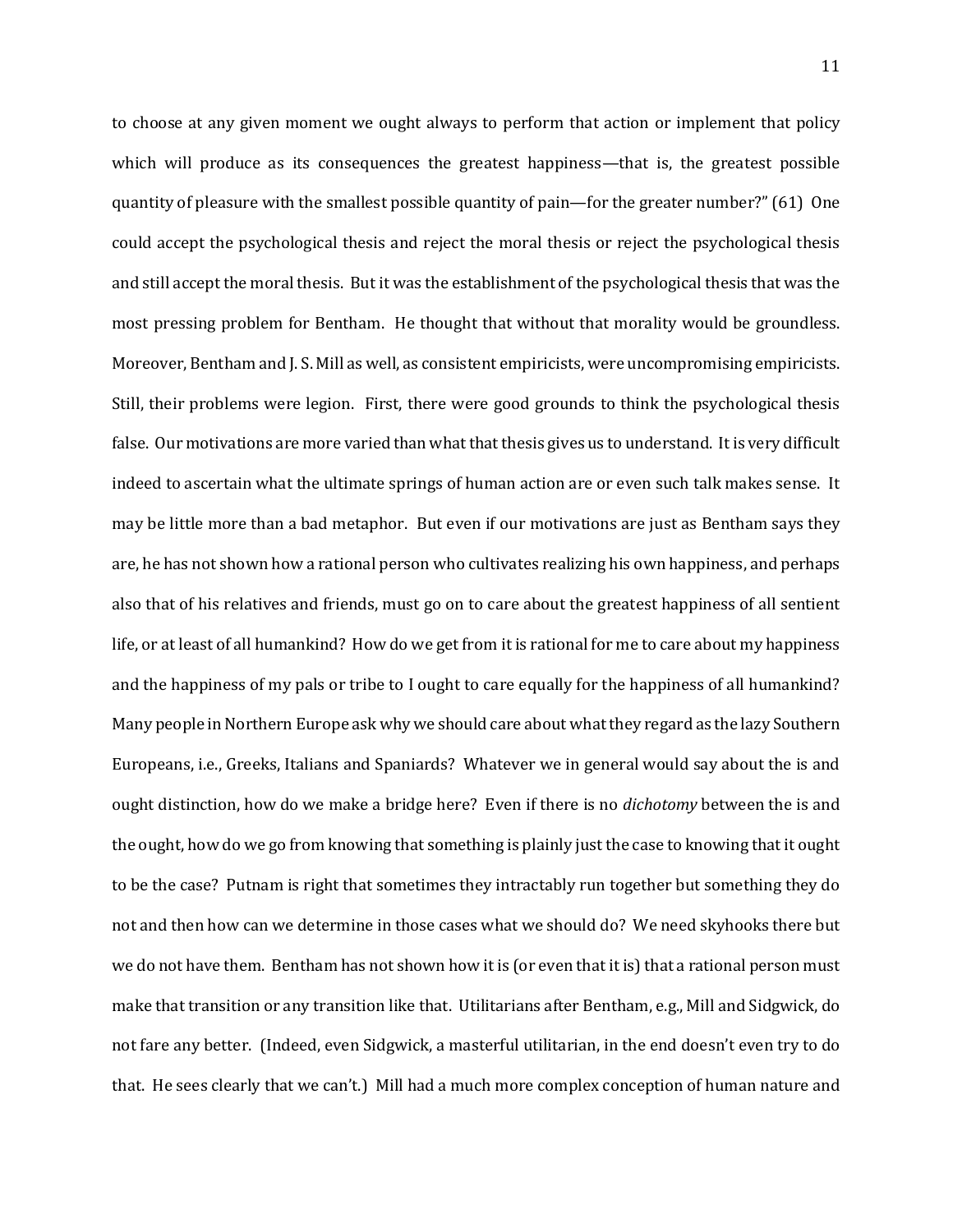of pleasure and pain than did Bentham. And Sidgwick did not confuse things like psychological hedonism and ethical hedonism, but neither Mill nor Sidgwick could show, any more than Bentham could, how it is that a rational person must in the governance of her life be committed to acting in accordance with the greatest happiness principle. We seem at least to be just up for a radical *choice*  here.

The utilitarians were trying to develop a rational justification of morality to replace what they took to be the myth-ridden teleology of the classical tradition with its talk of a human *telos* as well as the subjectivism of a Hume. But they failed at this vital task. (61-64) Without having shown how a rational person must be committed to the greater happiness principles, the naturalistic teleology of Benthamism, even if it were established on its own, has little point.

I will try to expand and explain that last dark saying a bit. Utilitarian naturalistic teleology, if that is the right phrase for it, is not an adequate successor to the classical teleology, the sort of thing that Aristotle and ancient and medieval philosophers engaged in. Even if somehow the teleological derivation could be effected, the realization that neither pleasure nor happiness are unitary concepts but instead are radically polymorphous concepts makes them useless for determining what, if anything, are the true ends of action or that there even are true ends of human action or that the notion of true ends even makes sense. Pleasure is a very different thing ranging from having one's back scratched to having some conversations. Some of these pleasures are incommensurable and even conflicting. But most of all they are very different, as Gilbert Ryle has shown us. Different life plans give rise to very different pleasures and very different weightings of these diverse pleasures. There is no way of even remotely assessing what will even tend to give rise to the greatest pleasure or happiness *tout court* for the greatest number. So even if we find nothing conceptually or morally untoward about the utilitarian claim that a rational person must pursue the greatest happiness for the greatest number, we still have to face the fact that that formula is so amorphous that we have no determinate idea of what it would be like for that condition to obtain.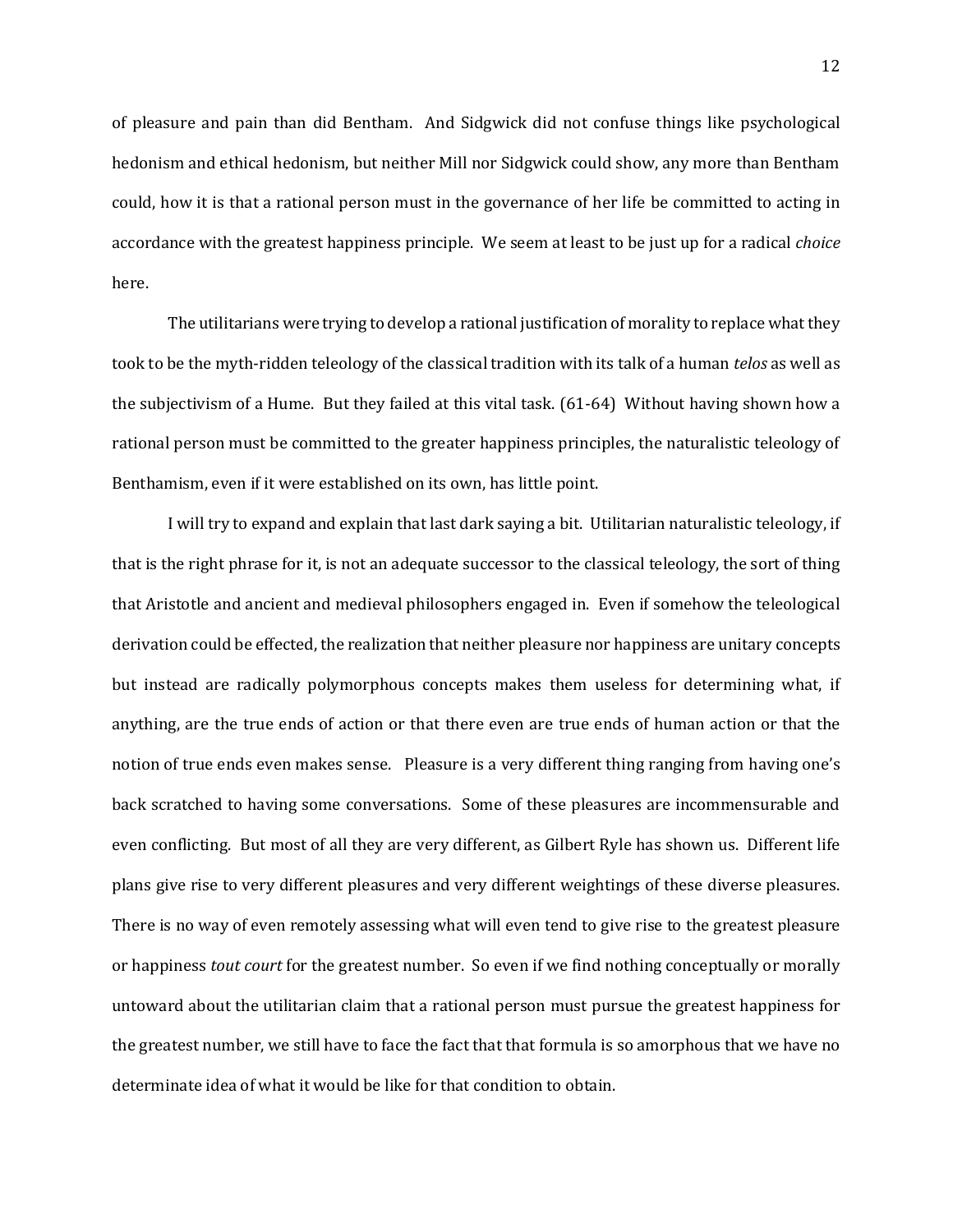Utilitarianism in one or another of its varieties continues to be defended in our time, but its

failure as an ethical theory was clearly seen by Sidgwick, perhaps its greatest proponent, at the end

of his monumental *Methods of Ethics.* MacIntyre puts Sidgwick's predicament thus:

It was a mark of the moral seriousness and strenuousness of the great nineteenth century utilitarians that they felt a continuing obligation to scrutinize and re-scrutinize their own positions so that they might, if at all possible, not be deceived. The culminating achievement of that scrutiny was the moral philosophy of Sidgwick. And it is with Sidgwick that the failure to restore a teleological framework for ethics finally comes to be accepted. He recognized both that the moral injunctions of utilitarianism could not be derived from any psychological foundations and that the precepts which enjoin us to pursue the general happiness are logically independent of and cannot be derived from any precepts enjoining the pursuit of our own happiness. Our basic moral beliefs have two characteristics, Sidgwick found himself forced to conclude not entirely happily: they do not form any kind of unity, they are irreducibly heterogeneous; and their acceptance is and must be unargued. At the foundation of moral thinking list beliefs in statements for the truth of which no further reason can be given. To such statements Sidgwick, borrowing the word from Whewell, gives the name *intuitions*. Sidgwick's disappointment with the oncome of his own enquiry is evident in his announcement that where he had looked for Cosmos, he had in fact found only Chaos. (62-63)

Unlike Bentham and Mill, Sidgwick, and after him G. E. Moore, appealed to intuitions (perhaps best called, as Rawls does, 'considered judgments') at crucial points in moral argumentation. The fundamental principles of morality, according to them, had to be accepted, if accepted at all, on such an intuitive ground. But, as Charles Stevenson, Bertrand Russell and Patrick Nowell-Smith were quite to note, talk of intuitions here was merely a misleading and disguised way of talking about what deeply embedded pro-and-con attitudes we have. In speaking of what convictions we have and of what they are for us, at least for a time, rock bottom we are speaking of our most deeply embedded attitudes. An appeal to intuition is a misleading way of saying, as in a blank appeal to considered judgments where, at least for a time, justification comes to an end and where we must, our spades being turned, appeal to convictions or considered judgments. Our deepest attitudes come to the fore,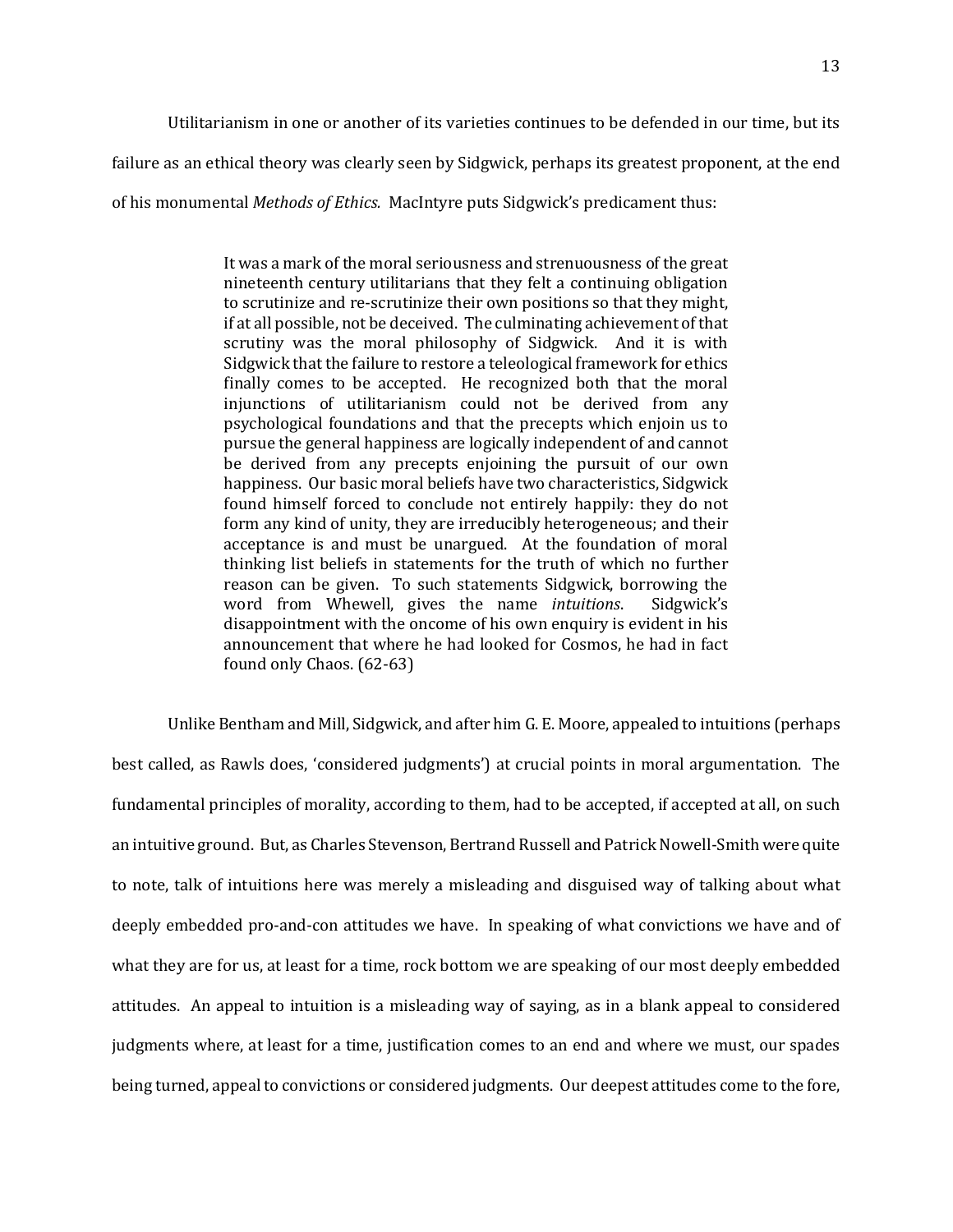though, to give historicism its credit, we may well come later to have different, or at least somewhat different, intuitions, considered judgments, commitments—call them what you will. There is no escaping the flow of history and the changes it makes. Social scientists can happily accept that; most philosophers cannot.

We can see, with the development of utilitarianism just sketched, how, as MacIntyre puts it, the "history of utilitarianism thus links historically the eighteenth century project of justifying morality and the twentieth century's decline to emotivism." (63)

#### V

Ethical rationalists (such as Kant and, later, Kantians), by contrast, had another way of seeking to replace the classical teleology with a new conception of an alleged rational foundation for morality. We have already seen a bit of how Kant proceeded. Let us now see through MacIntyre's spectacles the fate of the contemporary "Kantian project of demonstrating that the authority and objectivity of moral rules is precisely that authority and objectivity which belongs to the exercise of reason."(63-64) The idea of such an ethical rationalism is to show that rational agents are committed to the rules of morality in virtue of their very intrinsic rationality. And this, if it is not to be empty, involves some reasonability determinate substantive morality.

Let us in elucidating this assume that rational agents will come to recognize that to engage in successful action they must regard freedom and wellbeing as necessary goods. These goods are required to do almost anything else they may want to do. But it is a mistake to conclude from this, as some ethical rationalists do, that therefore we must have rights to freedom and wellbeing. It does not follow from that fact that some measure of freedom and wellbeing is necessary for an individual's exercising rational agency that an individual or a collectivity therefore has a right to these goods. The concept of right and the concept of having rights are concepts of a distinct kind from the concept of good (even that of a necessary good) or the concept of having an end or even a 'true end', if such a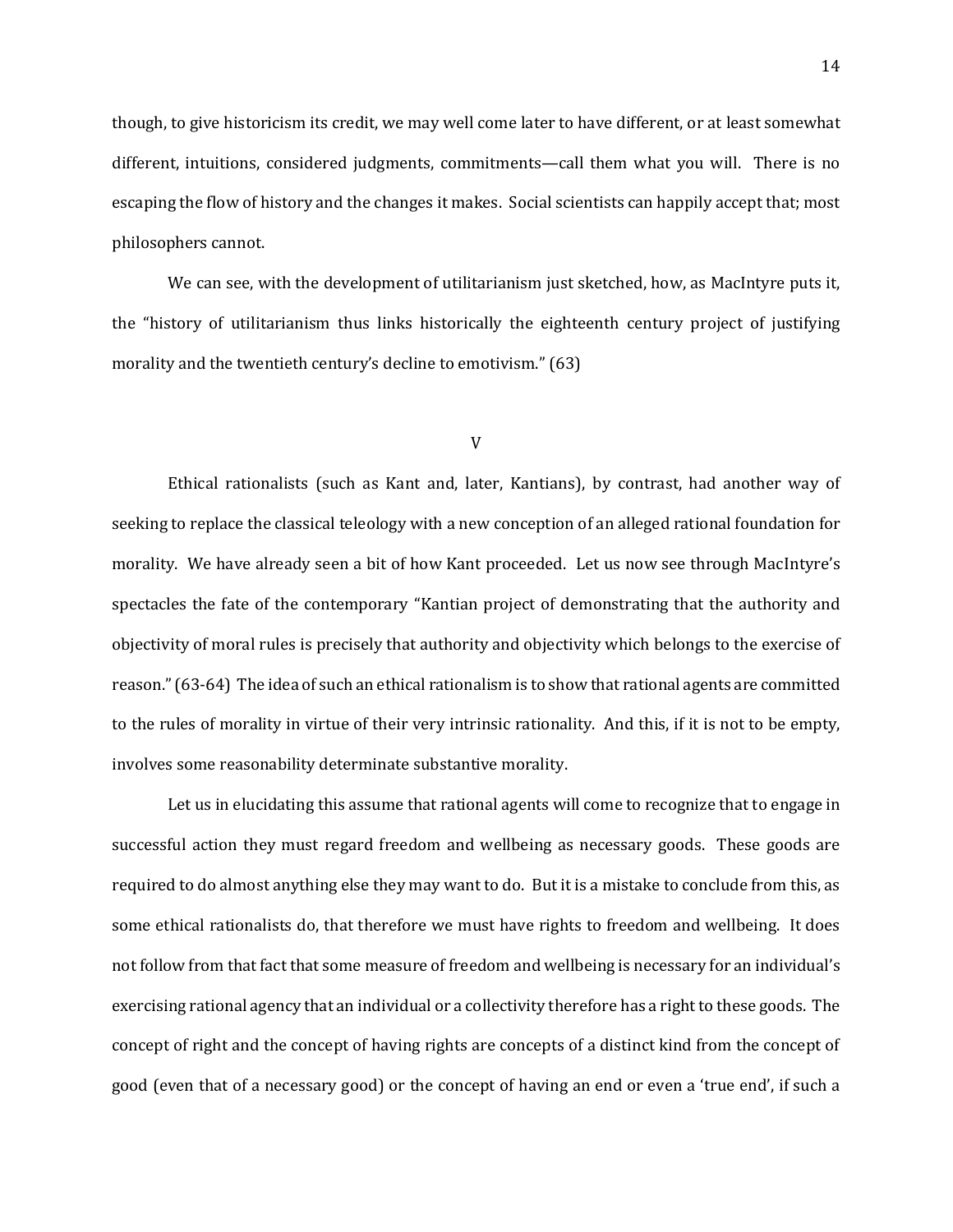notion makes sense. That I want something, that I need something, that it is in my rational interest to have something, does not *entail* that I have a right to it. It is not something just clear to the light of reason (where 'reason' is construed non-normatively) that because I need something or that it is in my interest to have something that I have a right to it, that somehow morality requires it.

Such an ethical rationalism—and it is typical of a genre—has not shown us that even morality, let alone a certain determinate morality, is simply required by rationality. Even 'pure practical rationality', if there is such a thing. We cannot take such Kantian shortcuts to showing a rational basis for morality.

MacIntyre sums up where he believes he has taken us as follows:

I take it then that both the utilitarianism of the middle and late nineteenth century and the analytical moral philosophy of the middle and late twentieth century are alike unsuccessful attempts to rescue the autonomous moral agent from the predicament in which the failure of the Enlightenment project of providing him with a secular, rational justification for his moral allegiances had left him. I have already characterised that predicament as one in which the price paid for liberation from what appeared to be the external authority of traditional morality was the loss of any authoritative content from the would-be moral utterances of the newly autonomous agent. Each moral agent now spoke unconstrained by the externalities of divine law, natural teleology or hierarchical authority; but why should anyone else now listen to him? It was and is to this question that both utilitarianism and analytical moral philosophy must be understood as attempting to give cogent answers; and if my argument is correct, it is precisely this question which both fail to answer cogently. (65-66)

### VI

Finally, as part of his naysaying task, MacIntyre briefly considers attempts to construct a rights-based ethics on a natural rights basis. That is, on the basis of rights, either negative or perhaps even positive as well, that all people have simply in virtue of being human. (Sticking exclusively to negative rights is more Spartan and perhaps conceptually cleaner, but MacIntyre's critique is designed to apply to either kind of rights-based ethic.) These natural rights are things which are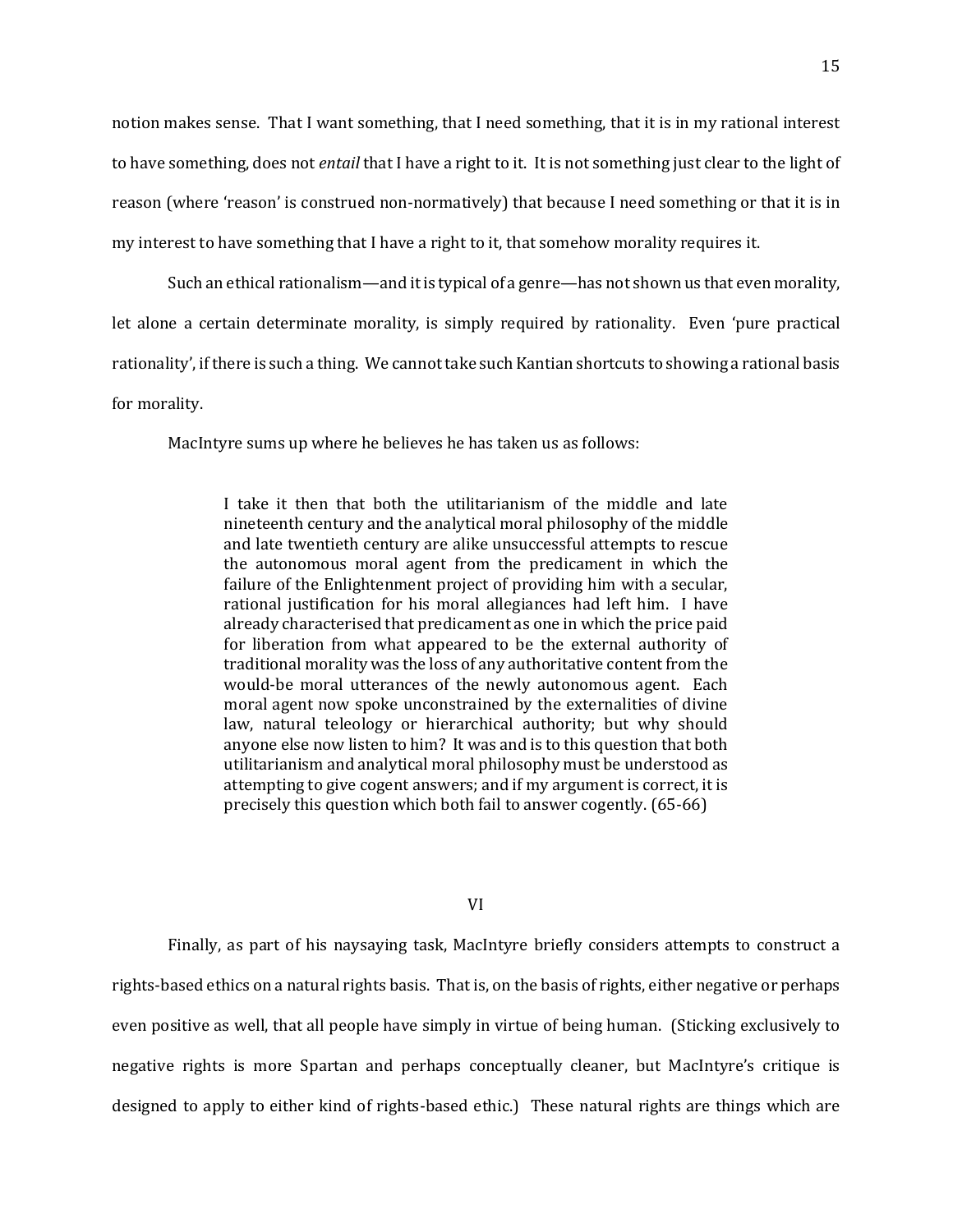supposed rationally to ground our holding, for example, where they are not harming others, "that people ought not to be interfered with in their pursuit of life, liberty and happiness." (66)

MacIntyre, like Bentham, thinks, or at least thought at that stage of his philosophical voyaging, that thinking there are natural rights is a further ethical fiction. MacIntyre first points out that "the concept lacks any means of expression in Hebrew, Greek, Latin or Arabic, classical or medieval, before about 1400, let alone in Old English or in Japanese even as late as the mid-nineteenth century." (67) He is quick to point out, what surely should be evident, that it does not following from this that there are no natural or human rights, but what does follow is that people in those cultures before any conception of natural or human rights can on stream could not have known that there are natural rights, if indeed there are. And this in turn renders implausible, MacIntyre believes, the claim that there are natural rights clear to the light of reason since whether or not human beings can even understand such claims depends on where and when they are living and what language they happen to speak. There is no good reason to think the existence of such rights is somehow self-evident. That has to be argued for, but how?

However, MacIntyre also makes a much stronger and flatter assertion, to wit: "there are no such rights, and belief in them is one with belief in witches and unicorns." (67) He thinks the best reason—the justification—for so bluntly asserting that there are no natural rights is precisely of the same type as "the best reason which we possess for asserting there are no witches...."  $(67)$  That reason is that every attempt to give good reasons for believing in such realities, i.e., in witches, unicorns and natural rights, has failed. To call them self-evident truths is simply arm waving. Only when we get something that is an analytical truth do we get something that is self-evident. And even there, as Quine has shown us, we have no criterion or criteria for analyticity. And to say that we can intuit that there are such natural rights is no better. MacIntyre takes a hard line here about intuitionism.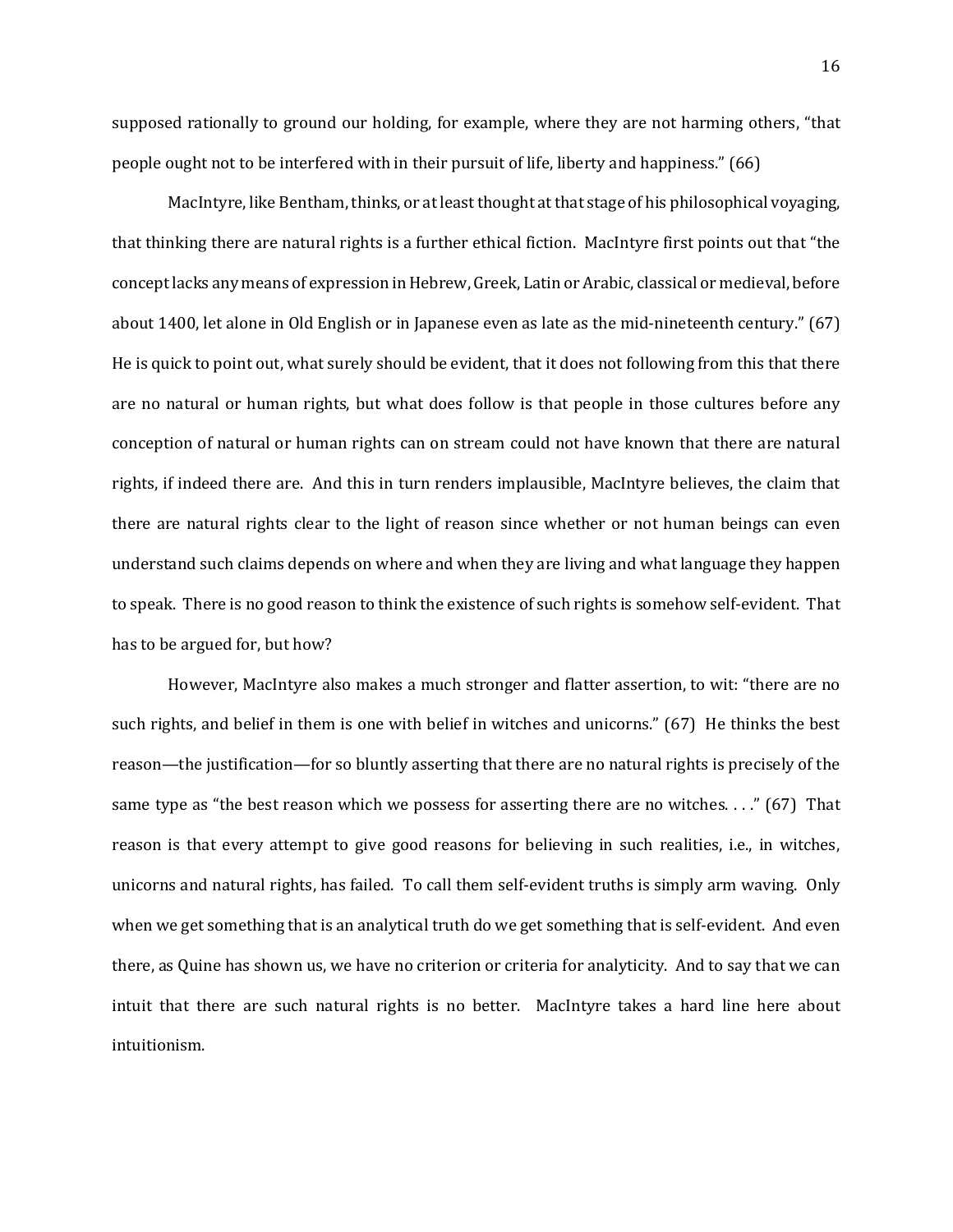Twentieth century moral philosophers have sometimes appeal to their and our intuitions; but one of the things that we ought to have learned from the history of moral philosophy is that the introduction of the word 'intuition' by a moral philosopher is always a signal that something has gone badly wrong with an argument. (67)

Is the same thing true for appealing to considered judgments? Indeed, I have taken them to be rock bottom. And can we get them into a reflective equilibrium that is not historically relative?

MacIntyre concludes that, like utility and a distinctive form of ethical rationality, natural rights and human rights are fictions. (67) Utility is a fiction because the "objects of natural and educated human desire are irreducibly heterogeneous and the notion of summing them either for individuals or for some population has no clear sense." (68) And that there are natural rights, as something which all people can validly lay claim to or are entitled to simply in virtue of being human, is something we have no idea at all what it would be like to show that to be true or probably true. Suppose, for example, someone denies that you have a natural right to liberty. How are you going to show that you really do? We have no idea of how to go about providing or giving evidence or grounds for that claim or any other natural rights or natural law claim. Again, we have to appeal to intuition that is, to our convictions here: our considered convictions, our considered judgments, which turn out to be diverse and sometimes at least seemingly incommensurable. They may come to just having certain attitudes.

Because of such defects such claims—appealing to natural rights or natural law and to utility—should be regarded as ethical fictions. They "purport to provide us with an objective and impersonal criterion, but they do not." (68) Moreover, they are not just, MacIntyre claims, moral fictions but incommensurable fictions as well. And this goes some way to explaining why moral dispute in our society is so intractable. Why we are caught, as he puts it, in a culture of emotivism. Deprived of any genuinely teleological framework in virtue of which we can soundly set out 'true ends' of human beings we can have no alternatives in our 'emotivist culture' but to deal in one way or another with the many available and sometimes incommensurable moral fictions which serve us